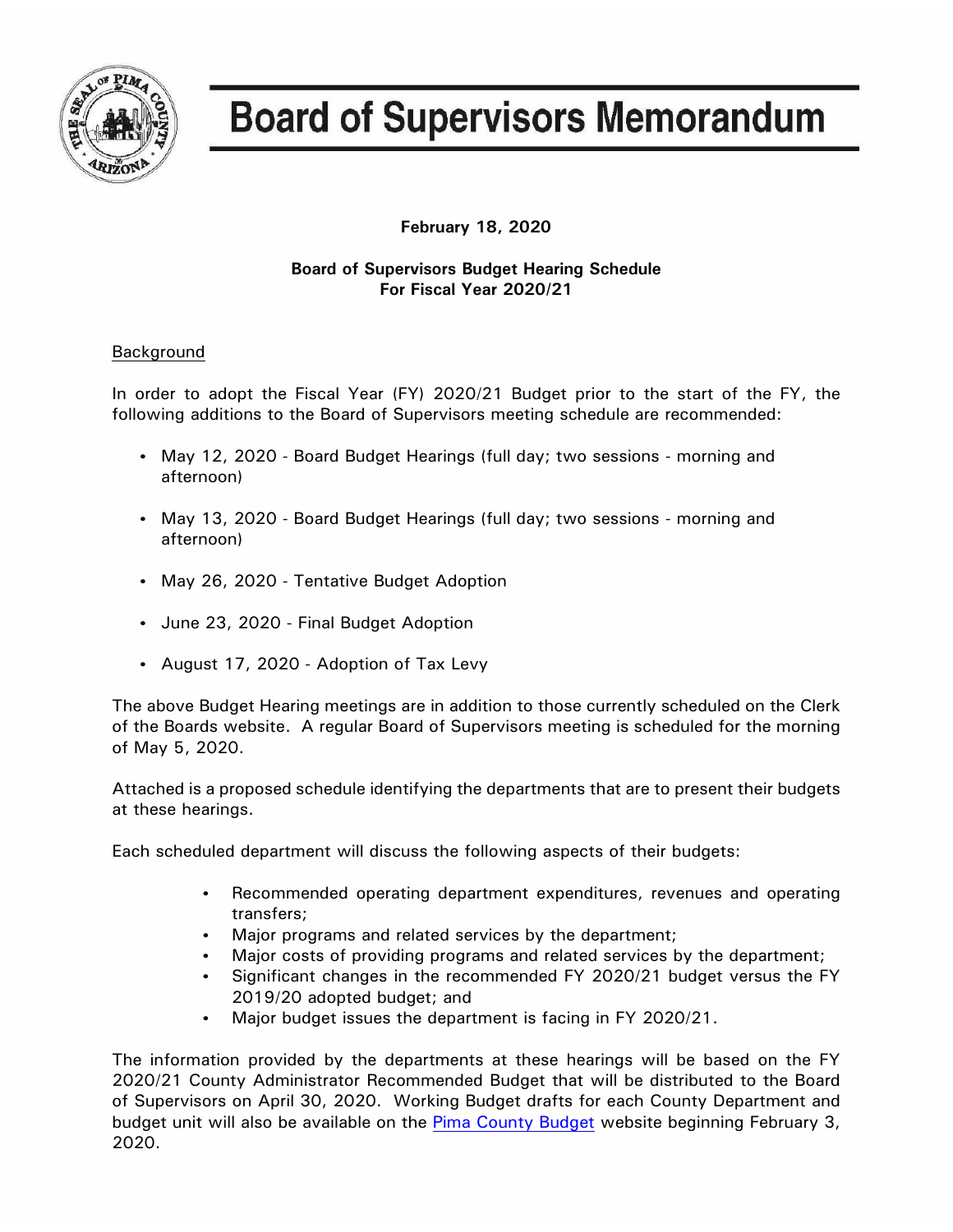The Honorable Chairman and Members, Pima County Board of Supervisors Re: **Board of Supervisors Budget Hearing Schedule for Fiscal Year 2020/21** February 18, 2020 Page 2

Note that several smaller County departments, such as each of the five Board of Supervisors budget units, Clerk of the Board, Real Property, etc., are not scheduled for a hearing to help make more efficient use of the Board's time. These departments are relatively small and are mainly administrative in function. Each of these departments have simple and straightforward budgets that experience minimal fluctuations from year-to-year. A list of the departments not scheduled for presenting is available on the last page of the attached Budget Hearing Schedule.

## Recommendation

I recommend the Board of Supervisors approve the additional meetings shown above as part of the FY 2020/21 Budget Adoption process.

Additionally, in order for departments to be able to timely prepare for discussions of their budgets, I am requesting that the Board of Supervisors approve the attached department Budget Hearing Schedule for the upcoming budget hearing sessions.

Sincerely,

C. Duluettaux

County Administrator

CHH/lab –January 27, 2020

c: Jan Lesher, Chief Deputy County Administrator Francisco García, MD, MPH, Deputy County Administrator and Chief Medical Officer, Health and Community Services Carmine DeBonis, Jr., Deputy County Administrator for Public Works Michelle Campagne, Director, Finance and Risk Management Robert W. Johnson, Deputy Director, Finance and Risk Management Patrick McGee, Budget Manager, Finance and Risk Management Julie Castañeda, Clerk of the Board of Supervisors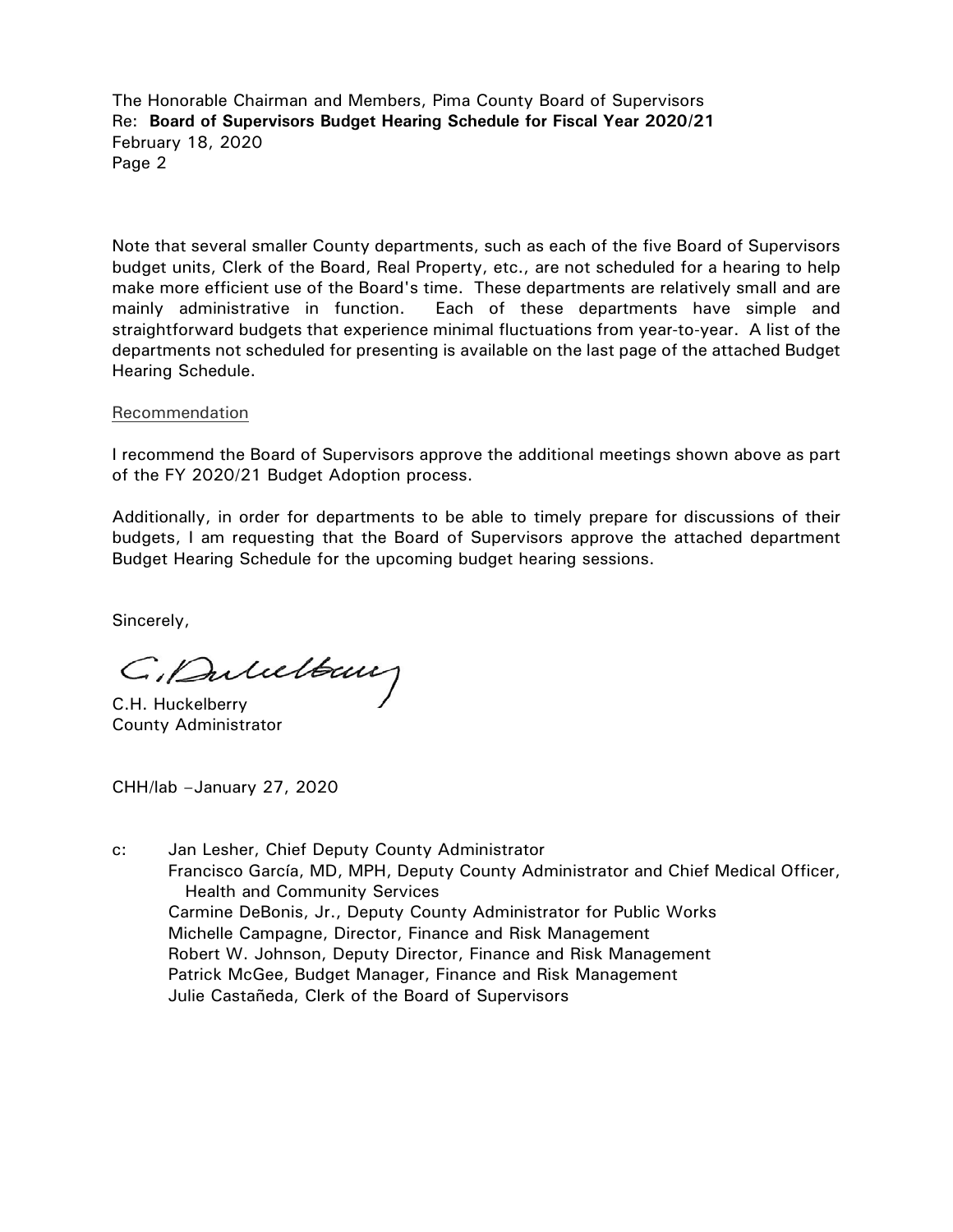**Proposed Board of Supervisors Budget Hearing Schedule May 12 (Two Sessions) and May 13 (Two Sessions), 2020**

| <b>Date/Department</b>                                                                 | <b>Time (Minutes)</b> |
|----------------------------------------------------------------------------------------|-----------------------|
|                                                                                        |                       |
|                                                                                        |                       |
| <u> May 12, 2020 - 9:00AM - Morning Session</u><br>Introduction - County Administrator | 10                    |
|                                                                                        |                       |
| Justice and Law Enforcement (Elected)                                                  |                       |
| Constables                                                                             | 15                    |
| Clerk of the Superior Court                                                            | 15                    |
| <b>Sheriff</b>                                                                         | 15                    |
| Superior/Juvenile Courts/Justice Courts                                                | 45                    |
| <b>County Attorney</b>                                                                 | 15                    |
| Justice and Law Enforcement (Non-Elected)                                              |                       |
| <b>Public Defense Services</b>                                                         | 10                    |
|                                                                                        |                       |
| <b>General Government Services (Non-Elected)</b>                                       |                       |
| Office of Emergency Management and Homeland Security                                   | 10                    |
| <b>Wireless Integrated Network</b>                                                     | 10                    |
|                                                                                        |                       |
|                                                                                        |                       |
| May 12, 2020 -1:30PM-Afternoon Session                                                 |                       |
|                                                                                        |                       |
| <b>General Government Services (Elected)</b>                                           |                       |
| Assessor                                                                               | 15                    |
| Recorder                                                                               | 15                    |
| <b>Superintendent of Schools</b>                                                       | 15                    |
| <b>Treasurer</b>                                                                       | 15                    |
| <b>General Government Services (Non-Elected)</b>                                       |                       |
| Elections                                                                              | 10                    |
| Facilities Management - Operations                                                     | 10                    |
| Facilities Management - Risk Management                                                | 10                    |
| Finance & Risk Management - Operations                                                 | 10                    |
| Finance & Risk Management - Risk Management                                            | 10                    |
| <b>Fleet Services</b>                                                                  | 10                    |
| Human Resources - Operations                                                           | 10                    |
| Human Resources - Risk Management                                                      | 10                    |
| <b>Health Benefits Insurance Trust Fund</b>                                            | 10                    |
| <b>Information Technology - Operations</b>                                             | 10                    |
| Information Technology - Internal Service Funds                                        | 10                    |
| Procurement                                                                            | 10                    |
| Analytics and Data Governance                                                          | 10                    |